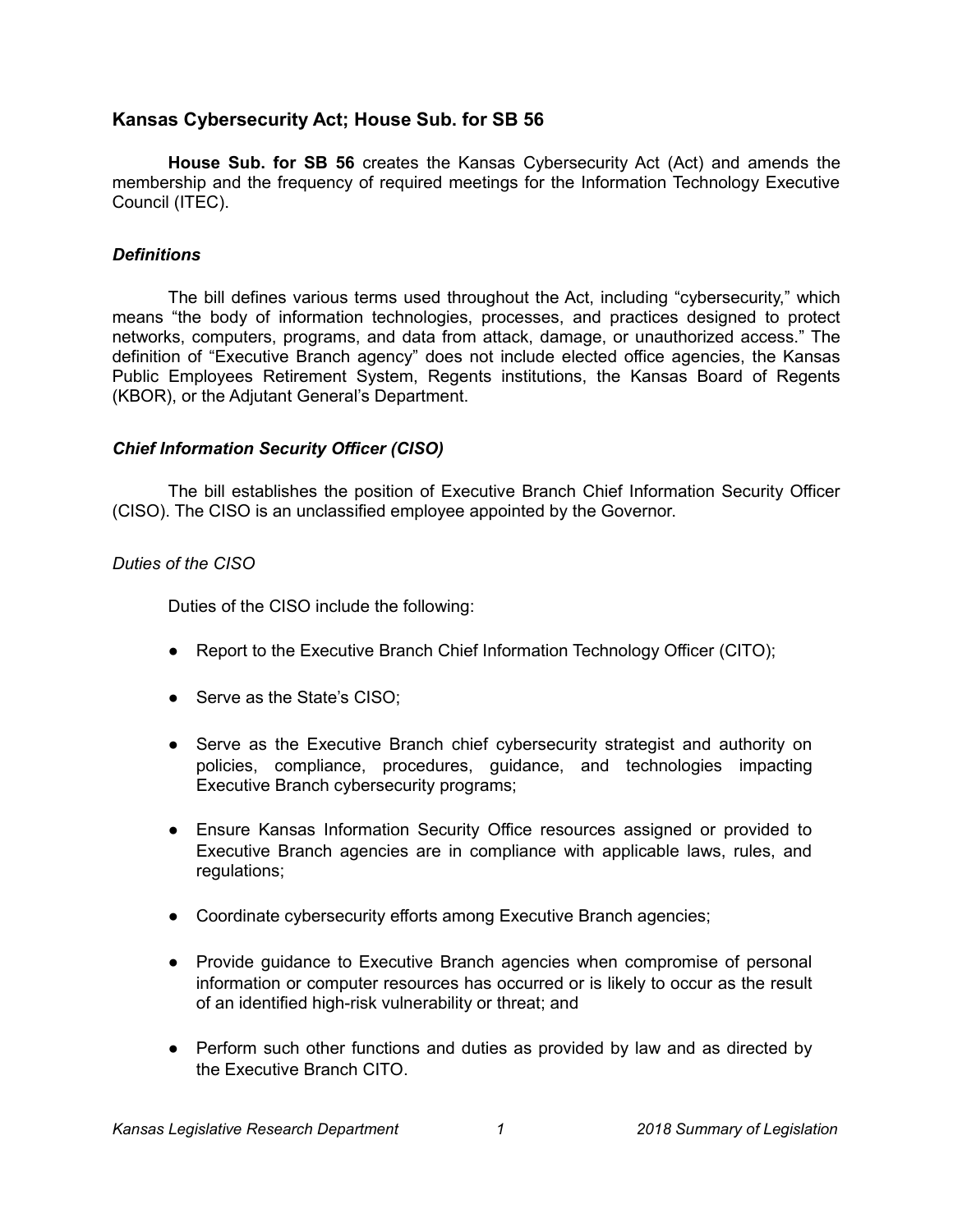# *Kansas Information Security Office (KISO)*

The bill establishes the Kansas Information Security Office (KISO) within the Office of Information Technology Services to effect the provisions of the Act. For budgeting purposes, the KISO is a separate agency from the Department of Administration.

Under the direction of the CISO, the KISO is to perform the following functions:

- Administer the Act:
- Assist the Executive Branch in developing, implementing, and monitoring strategic and comprehensive information security (IS) risk-management programs;
- Facilitate Executive Branch IS governance, including the consistent application of IS programs, plans, and procedures;
- Create and manage a unified and flexible framework to integrate and normalize requirements resulting from state and federal laws, rules, and regulations using standards adopted by the ITEC;
- Facilitate a metrics, logging, and reporting framework to measure the efficiency and effectiveness of the state IS programs;
- Provide the Executive Branch with strategic risk guidance for information technology (IT) projects, including the evaluation and recommendation of technical controls;
- Assist in the development of Executive Branch agency cybersecurity programs that are in compliance with relevant laws, rules, regulations, and standards adopted by ITEC;
- Coordinate the use of external resources involved in IS programs, including, but not limited to, interviewing and negotiating contracts and fees;
- Liaise with external agencies, such as law enforcement and other advisory bodies, as necessary, to ensure a strong security posture;
- Assist in the development of plans and procedures to manage and recover business-critical services in the event of a cyberattack or other disaster;
- Assist Executive Branch agencies to create a framework for roles and responsibilities relating to information ownership, classification, accountability, and protection;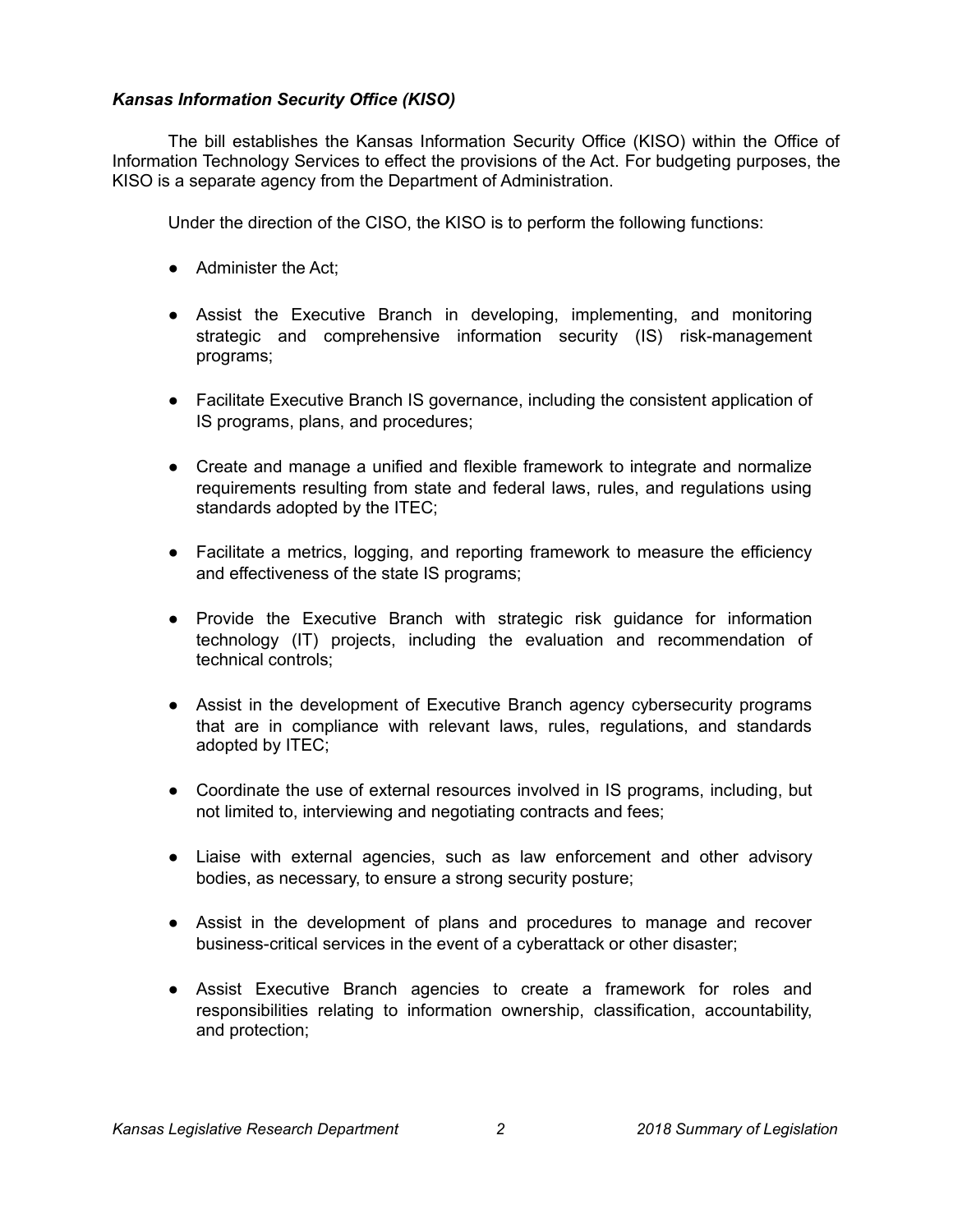- Ensure a cybersecurity training program is provided to Executive Branch agencies at no cost;
- Provide cybersecurity threat briefings to ITEC;
- Provide an annual status report of Executive Branch cybersecurity programs to the Joint Committee on Information Technology and the House Committee on Government, Technology and Security; and
- Perform such other functions and duties as provided by law and as directed by the CISO.

# *Duties of Executive Branch Agency Heads*

The Act directs Executive Branch agency heads to do the following:

- Be solely responsible for security of all data and IT resources under such agency's purview, irrespective of the location of the data or resources (locations of data may include agency sites, agency real property, infrastructure in state data centers, third-party locations, and in transit between locations);
- Ensure an agency-wide IS program is in place;
- Designate an IS officer to administer the agency's IS program who reports directly to executive leadership;
- Participate in CISO-sponsored statewide cybersecurity program initiatives and services;
- Implement policies and standards to ensure all the agency's data and IT resources are maintained in compliance with applicable state and federal laws, rules, and regulations;
- Implement appropriate cost-effective safeguards to reduce, eliminate, or recover from identified threats to data and IT resources;
- Include all appropriate cybersecurity requirements in the agency's request for proposal specifications for procuring data and IT systems and services;
- Submit a cybersecurity assessment report to the CISO by October 16 of each even-numbered year, including an executive summary of the findings, that assesses the extent to which the agency's systems and devices specified in the Act are vulnerable to unauthorized access or harm and the extent to which electronically stored information is vulnerable to alteration, damage, erasure, or inappropriate use;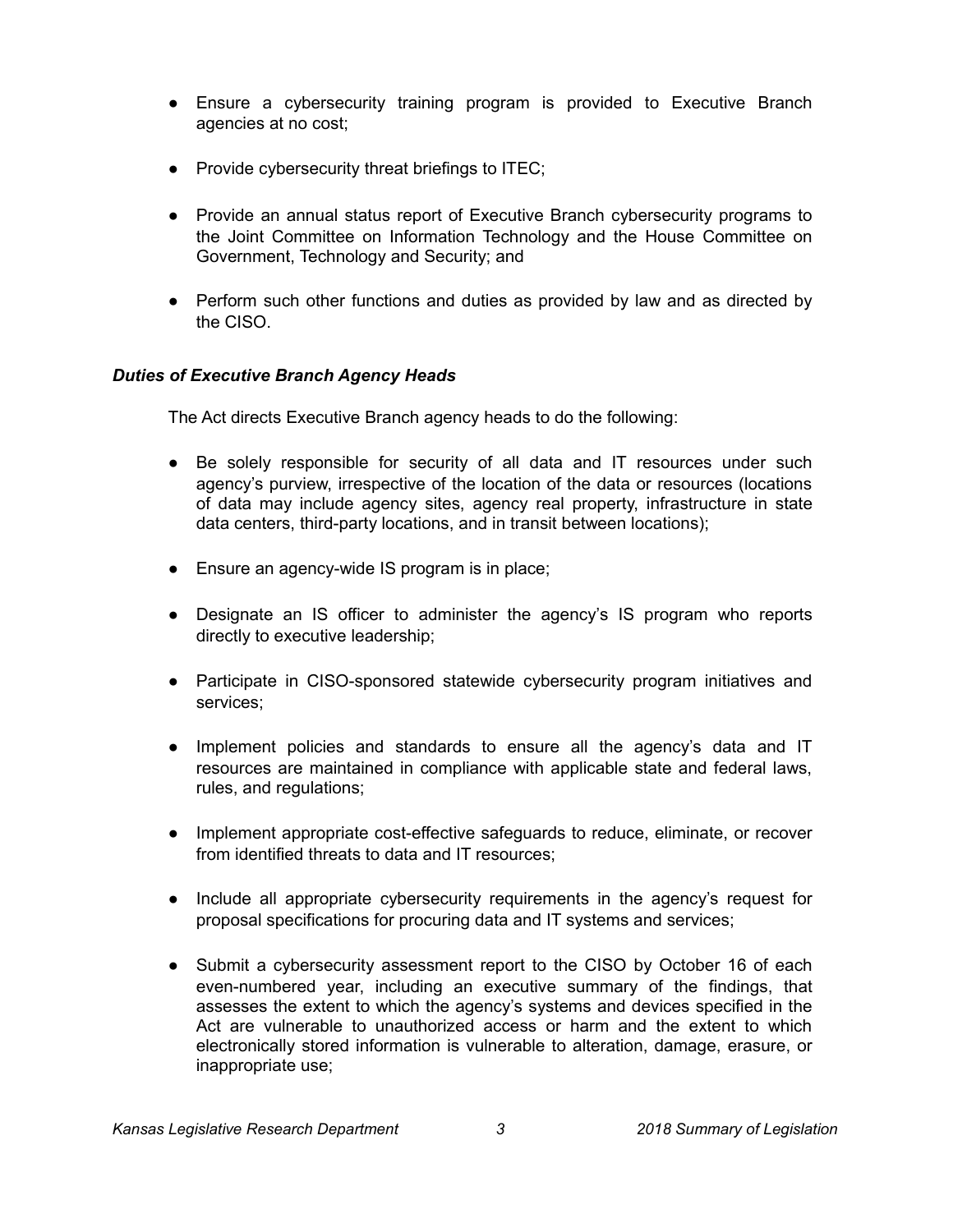- Ensure the agency conducts annual internal assessments of its security programs. Such assessment results are confidential and are not subject to discovery or release to any person or agency outside of the KISO or CISO until July 1, 2023, unless the provision is reviewed and reenacted by the Legislature prior to that date;
- Prepare a summary of the cybersecurity assessment report, which excludes information that might put data or information resources of the agency or its contractors at risk and submit such report to the House Committee on Government, Technology and Security, or its successor committee, and the Senate Committee on Ways and Means;
- Participate in annual agency leadership training, which serves to ensure understanding of:
	- Information and information systems that support the operations and assets of the agency;
	- Potential impact of common types of cyberattacks and data breaches on the entity's operations and assets, and how such attacks could impact the operations and assets of other governmental entities on the state network;
	- How cyberattacks and data breaches occur;
	- Steps to be undertaken by the executive director or agency head and agency employees to protect their information and information systems; and
	- Annual reporting requirements of the executive director or agency head; and
- Ensure, if an agency owns, licenses, or maintains computerized data that includes personal information, confidential information, or information that is regulated by law regarding its disclosure, it shall, in the event of a breach or suspected breach of system security or an unauthorized exposure of that information, comply with the notification requirements as set by statute and federal law and rules and regulations to the same extent as a person who conducts business in Kansas. The entity head is required to notify the CISO and the Secretary of State (only if the breach involves election data) no later than 48 hours after the discovery of the breach or unauthorized exposure.

# *Protection of Confidential and Personal Information*

The bill allows an executive director or agency head, with input from the CISO, to require employees or contractors whose duties include collection, maintenance, or access to personal information to be fingerprinted and to submit to a state and national criminal history record check at least every five years. The bill allows the information obtained from the background check to be used for purposes of verifying the person in question's identity and fitness to work in a position with access to personal information. Local and state law enforcement shall assist with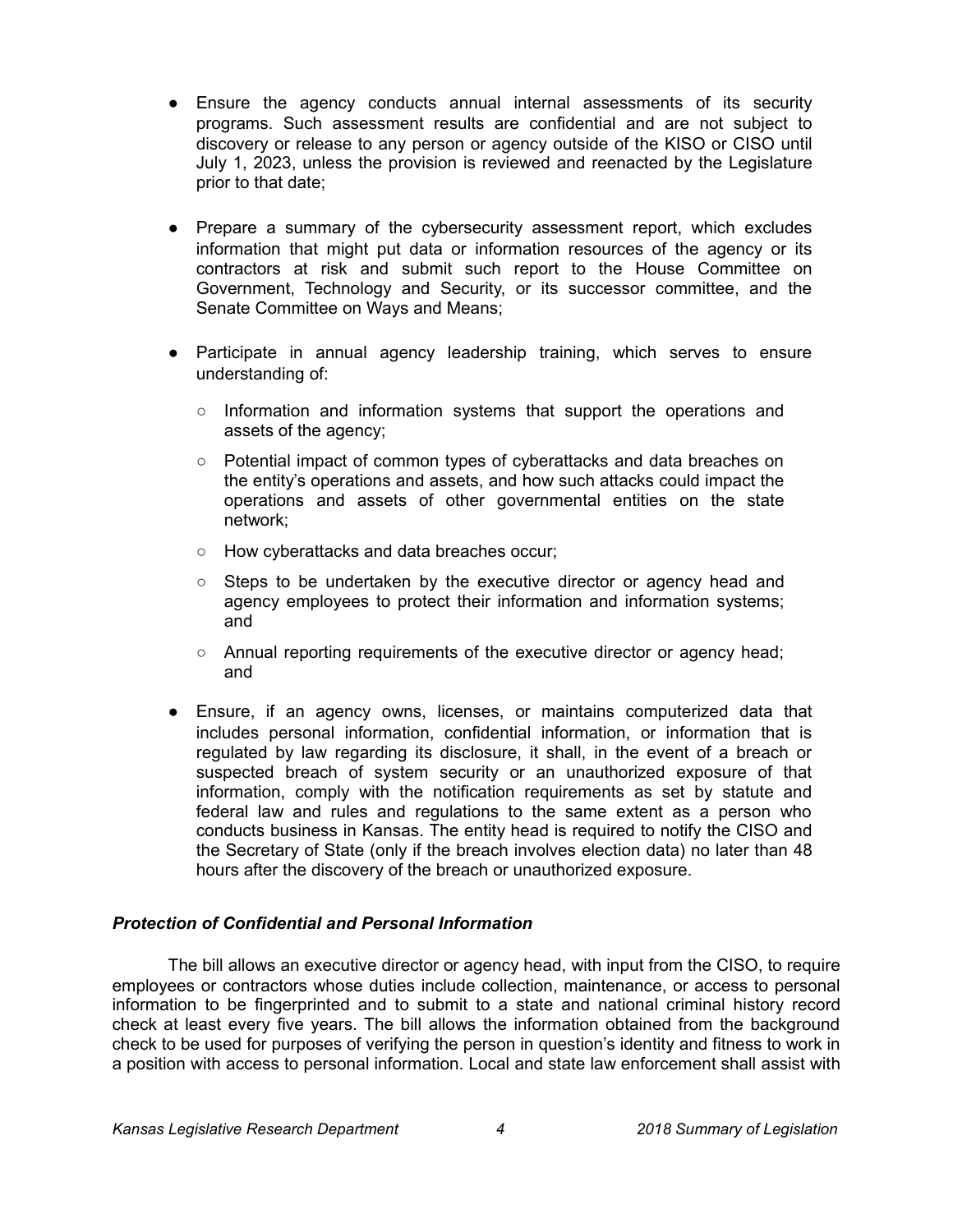fingerprinting and background checks pursuant to the Act, and are allowed to charge a fee as reimbursement for expenses incurred.

Any information collected pursuant to the Act (including system information logs, vulnerability reports, risk assessment reports, system security plans, detailed system design plans, network or system diagrams, and audit reports) is considered confidential by the Executive Branch agency and KISO unless all information has been redacted that specifically identifies a target, vulnerability, or weakness that places the organization at risk. The provisions of this section expire on July 1, 2023, unless reviewed and reenacted by the Legislature.

#### *Cybersecurity Fees*

Executive Branch agencies are able to pay for cybersecurity services from existing budgets, from grants or other revenues, or through special assessments to offset costs. Any increase in fees or charges due to the Act, including cybersecurity fees charged by KISO, are to be fixed by rules and regulations adopted by the agency and used only for cybersecurity. The bill allows services or transactions with an applied cybersecurity cost recovery fee to indicate the portion of the fee dedicated to cybersecurity on all receipts and transaction records.

# *Changes to ITEC*

The bill amends the membership of ITEC, as follows:

- Removes the Secretary of Administration;
- Adds language to allow each of the two cabinet agency heads to appoint a designee;
- Increases the number of non-cabinet agency heads from one to two, and allows each to appoint a designee;
- Removes the Director of the Budget;
- Removes the Judicial Administrator of the Kansas Supreme Court;
- Modifies the representation of KBOR from the Executive Director to the Chief Executive Officer, or the Officer's designee;
- Removes the Commissioner of Education;
- Reduces the number of representatives of cities from two to one;
- Reduces the number of representatives of counties from two to one;